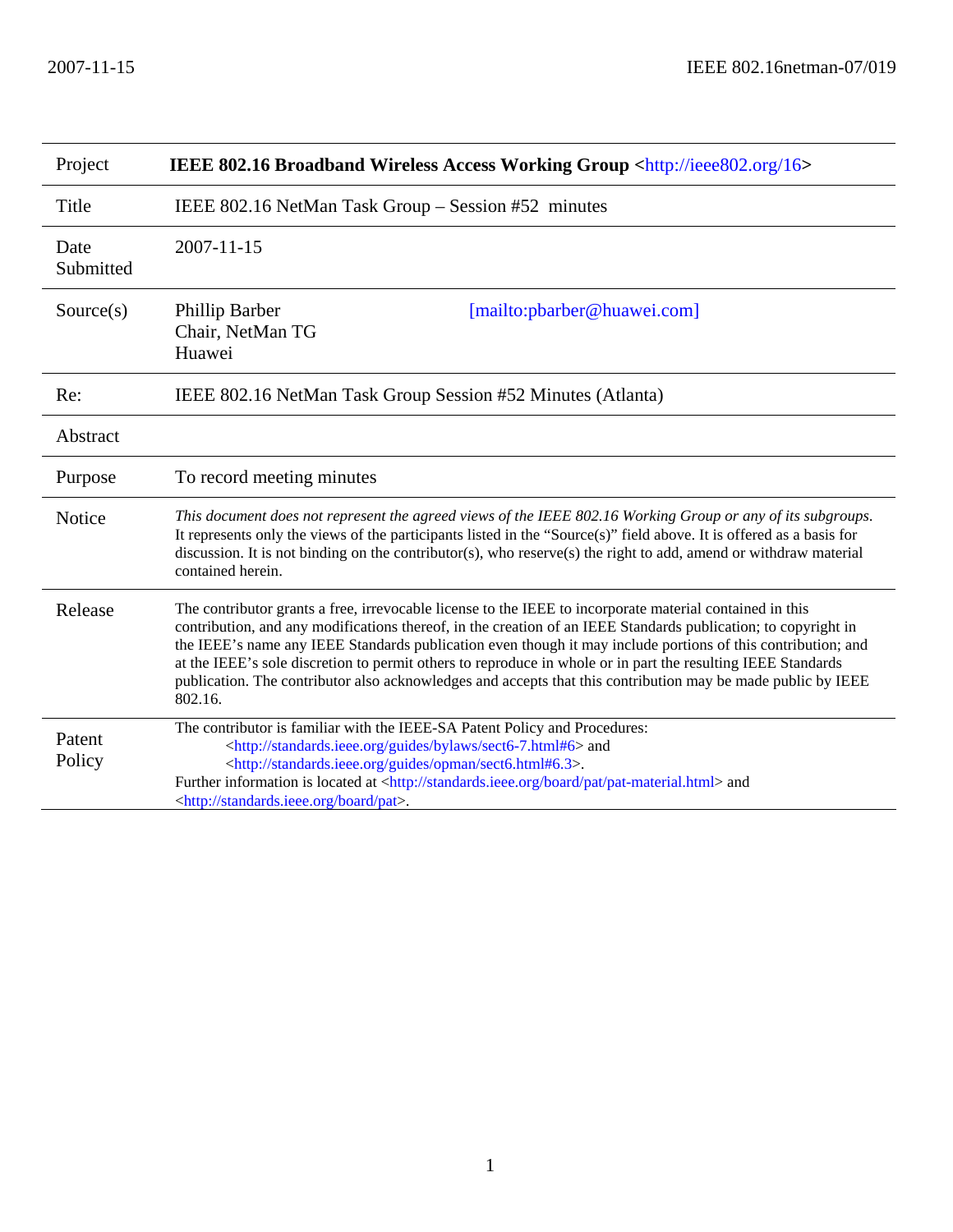## **IEEE 802.16 NetMan Task Group Session #52 Minutes**

*Phillip Barber Huawei* 

## **Tuesday, November 13, 2007**

1:30pm Session called to order and opened by Chair, Phillip Barber; Phillip Barber acting as Secretary

NetMan TG Opening

Introductions and Admin

Motion to approve the agenda. Moved by: Chris Seagren Seconded by: Joey Chou Passed by unanimous voice consent

Motion to approve minutes 802.16netman-07/016 for Session 51. Moved by: Joey Chou Seconded by: Ronald Mao Passed by unanimous voice consent

The Chair presented the patent policy slide set http://standards.ieee.org/board/pat/pat-slideset.ppt

The Chair instructed the Secretary to record into the minutes the following patent policy information:

- That the foregoing information was provided and the five slides were shown;
- That the chair or designee provided an opportunity for participants to identify patent claim(s)/patent application claim(s) and/or the holder of patent claim(s)/patent application claim(s) that the participant believes may be essential for the use of that standard;
- Any responses that were given, specifically the patent claim(s)/patent application claim(s) and/or the holder of the patent claim(s)/patent application claim(s) that were identified (if any) and by whom.
- It is recommended that the WG chair review the guidance in the Standards Companion on inclusion of potential Essential Patent Claims by normative reference

The Chair noted that there were no responses for the call for participants to identify patent claim(s)/patent application claim(s).

Liaison Activities

No Liaison activity to report.

1:45pm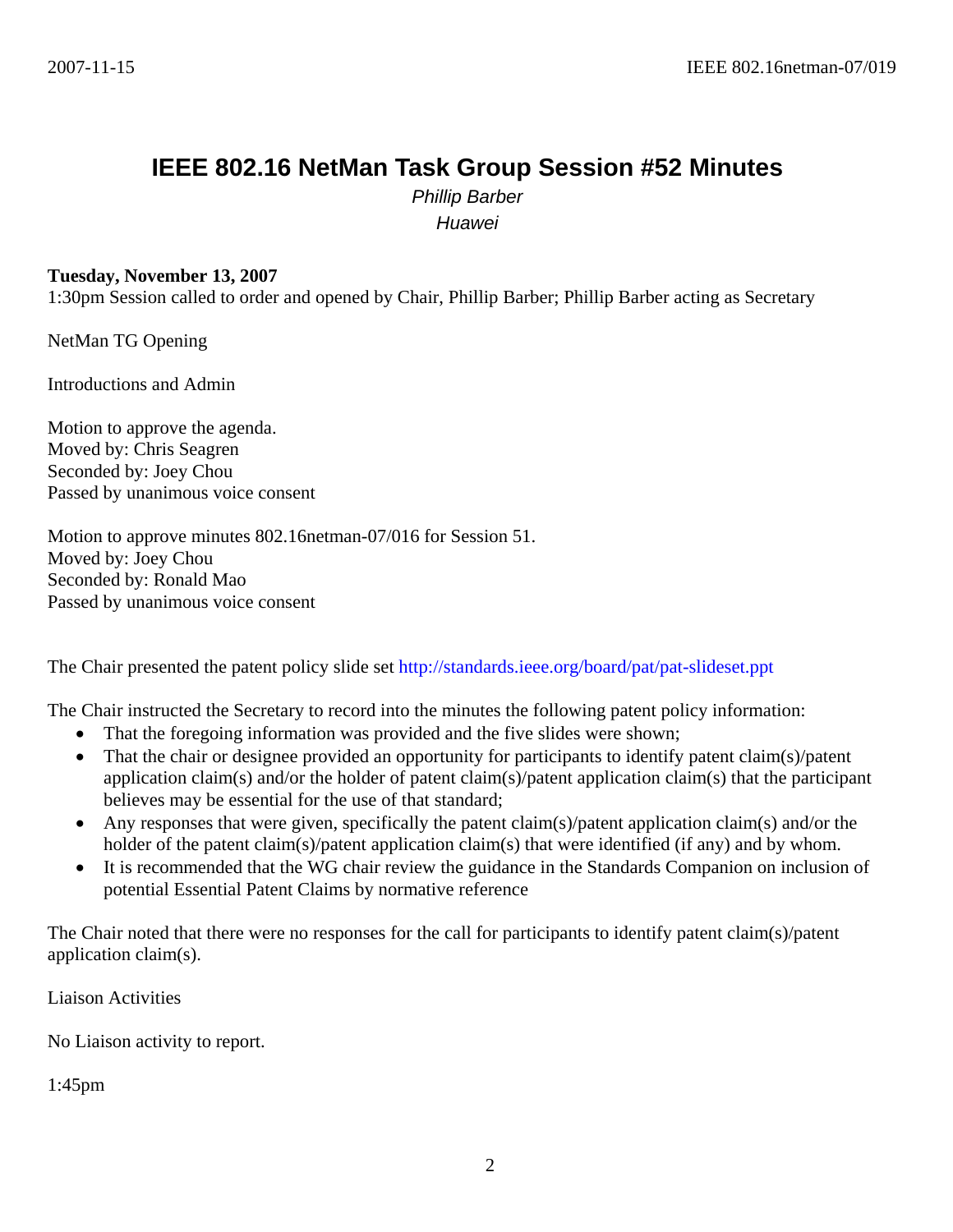WG Comment Resolution of Comments Received on Working Group Letter Ballot #25d on P802.16i/D5. 89 comments are in 802.16-07/056. 9 Contributions in Netman Upload Directory.

The Chair added 7 late comments to the commentary database 802.16-07/056, and republished the database as 802.16-07/056r1.

Reviewed comment 4005 with contribution C802.16i-07/029r1. Comment and contribution were Accepted-Modified with the modification being that the revision of the contribution was accepted.

Reviewed comment 4008 with contribution C802.16i-07/026. Comment Superceded by the resolution of comment 4005.

Reviewed comment 4027 with contribution C802.16i-07/030r1. Comment and contribution were Accepted-Modified with the modification being that the revision of the contribution was accepted.

Reviewed comment 4028 with contribution C802.16i-07/031r1. Comment and contribution were Accepted-Modified with the modification being that the revision of the contribution was accepted.

Reviewed comment 4029 with contribution C802.16i-07/032r1. Comment and contribution were Accepted-Modified with the modification being that the revision of the contribution was accepted.

Reviewed comment 4030 with contribution C802.16i-07/033r2. Comment and contribution were Accepted-Modified with the modification being that the revision of the contribution was accepted.

Reviewed comment 4031 with contribution C802.16i-07/034. Comment Superceded by the resolution of comment 4030.

Reviewed comment 4052 with contribution C802.16i-07/026. Comment and contribution were Accepted-Modified with the modification being that only those remedies in sections 2.2, 2.3, 2.4 and 2.5 of the contribution were accepted.

Reviewed comment 4058 with contribution C802.16i-07/028. Withdrawn.

Reviewed comment 4077 with contribution C802.16i-07/027. Comment and contribution were Accepted-Modified with the modification being that only those remedies in sections 2.2of the contribution was accepted.

Reviewed comment 4089. Resolution of the comment was deferred until Thursday afternoon.

5:00pm The Chair recessed the Session

## **Thursday, November 15, 2007**

8:00am Joint Session called to order and opened by Chair, Phillip Barber; Phillip Barber acting as Secretary; and Maintenance TG Chair, John Labs; Joe Schumacher as Secretary and Editor

Joint Session with Maint TG to resolve comments related to Netman matters on WG LB26. See Maintenance TG meeting minutes for details.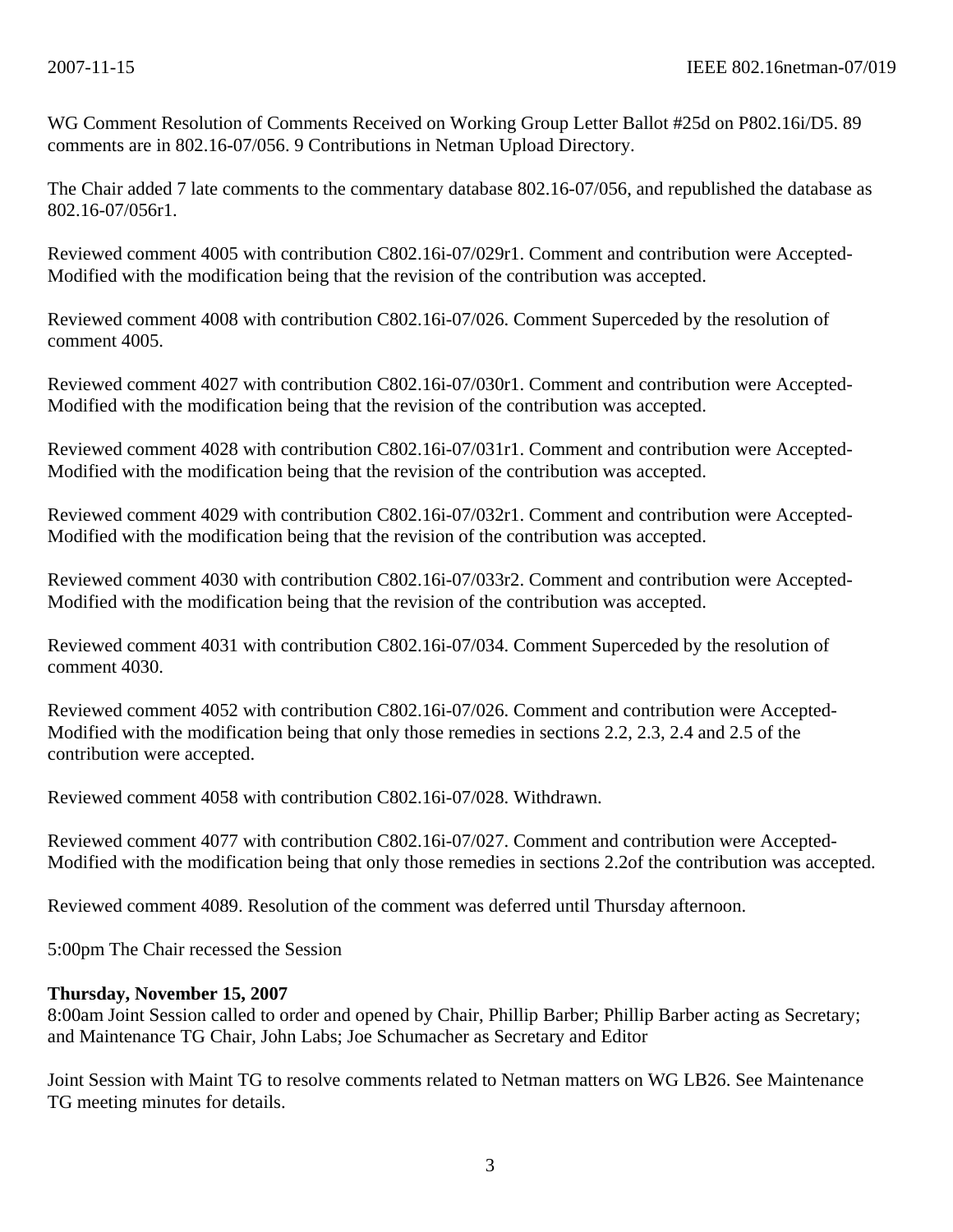12:15pm The Chairs recessed the Joint Session

1:30pm Session called to order and opened by Chair, Phillip Barber; Phillip Barber acting as Secretary

Continued WG Comment Resolution of Comments Received on Working Group Letter Ballot #25d on P802.16i/D5r1. 96 comments are in 802.16-07/056. 10 Contributions in Netman Upload Directory.

Reviewed comment 4089 with contribution C802.16i-07/035. The comment and contribution were Accepted-Modified with the modification being that the contribution was excepted in place of the original remedy.

Completed WG Comment Resolution of Comments Received on Working Group Letter Ballot #25d on P802.16i/D5r2. 96 comments are in 802.16-07/056. 10 Contributions in Netman Upload Directory.

Began TG Review of Pre-Publication Comments on IEEE Std 802.16g-2007

The Chair received the following emailed comments on the document:

**From:** Feder, Peretz (Peretz) [mailto:pfeder@alcatel-lucent.com]

**Sent:** Thursday, November 15, 2007 12:56 AM **To:** Chou, Joey; Phillip Barber; Riegel, Maximilian (NSN - DE/Munich); Ronny Yongho Kim; Roger B. Marks; Brandt, Achim (NSN - DE/Munich); Erik Colban; Ronald Mao **Subject:** RE: Pre-publication review of the document P802.16g-20007

Some comments from me, however I didn't review all the editor changes yet:

- Editor is correct about adding names to pages v and vi
- No need to add 802.16f to page 1 per editor's questions
- Page 6 definition section, per editor question, "(MS)" should be replaced by "(in the MS)"
- Page 6, don't think website to RFC 3825 is required
- Page 6 abbreviation: Change LBS to say LBSs and change "service" to "services"
- Page 7, OK to remove PMK but then MSK and EIK should be removed too for the same reason
- Page 13: no need to bold IEEE 802.16 Operator ID
- Don't agree with Editor global change of Available DL Radio Resources to lower case "available DL radio resources" throughout the document. Reason being it is a variable name defined in pages 33 and 34
- Do we care to be compatible with Cor2? If yes, on page 16 PKM flow control, Aut policy support and max number of supported security association need to be removed
- Leave "message" in the title of 6.3.2.3.62 on page 17
- Page 20, page 23 and throughout, Cell Type should stay capitalized for the same reason in the same page and elsewhere, Available DL Radio Resources need to stay capitalized
- Change table 28 to say 200 frames and 3 cycles. Editor wants to add value in the table itself and he shouldn't add "s" as he proposed Yes, table 41 provides a range
- Page 72. We should use Idle Mode (and not Idle mode) as per 802.16e-2005 convention
- Per Editor question, I prefer the style of Figure 481 (not the style of Fig 480)
- Page 148, leave as 2-way and 3-way
- Editor moved Informative notes. I am perfectly ok with it, but not sure other 802.16 members will be happy with 802.16g-2007 not staying as an informative document.
- Editor wants us to call out all figures. Good comment but will take some time and effort to comply.

Enough for today, Peretz Feder

•

**From:** Chou, Joey [mailto:joey.chou@intel.com]

**Sent:** Wednesday, October 17, 2007 5:30 PM

**To:** Feder, Peretz (Peretz); Phillip Barber; Riegel, Maximilian (NSN - DE/Munich); Ronny Yongho Kim; Roger B. Marks; Brandt, Achim (NSN - DE/Munich); Erik Colban; Ronald Mao

**Subject:** RE: Pre-publication review of the document P802.16g-20007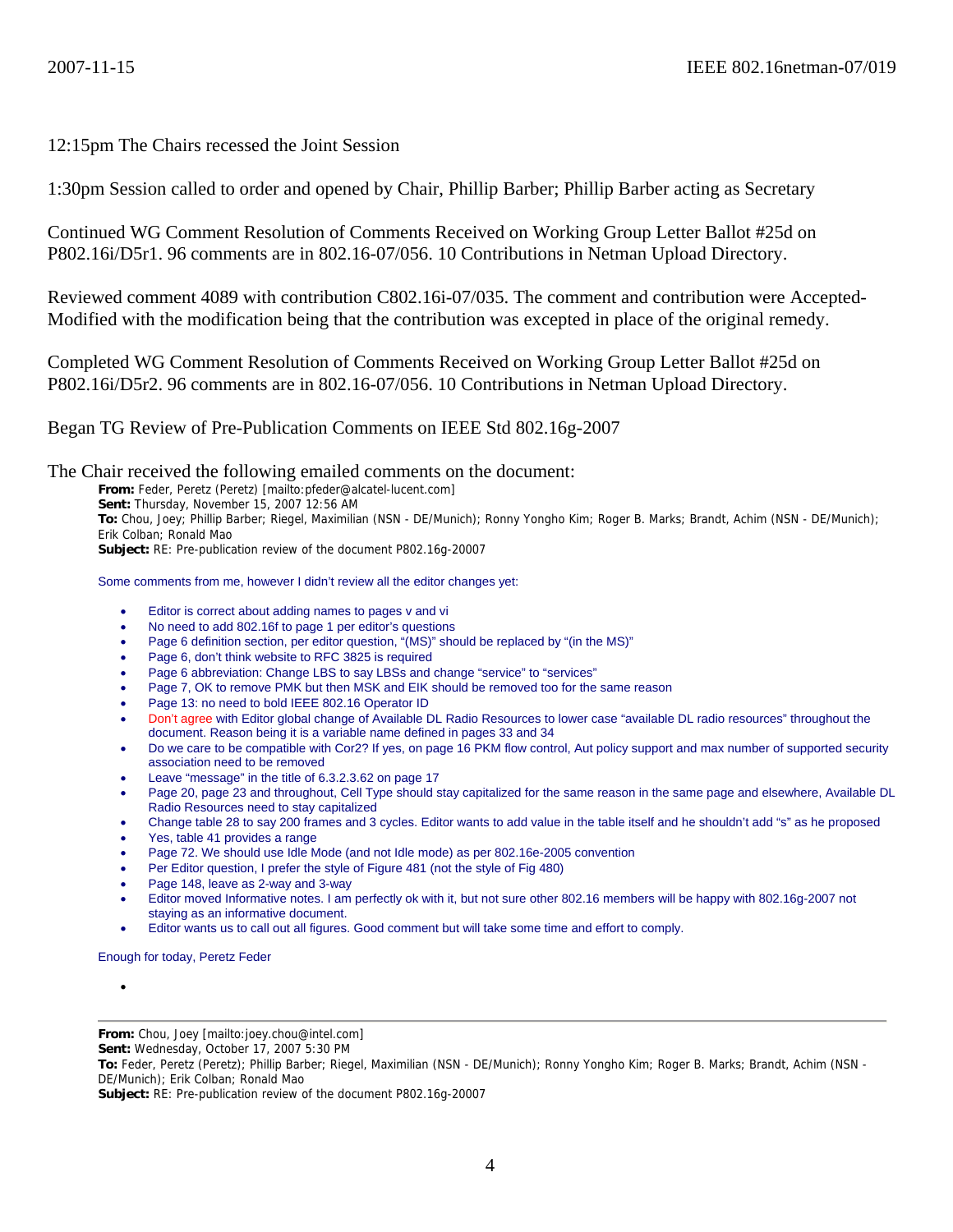Here are my comments.

- o P6, 3.90 location-based services (LBSs): … Examples include in location sensitized applications, emergency call origination tracking, equipment tracking etc.
- o P42, "Here are the definitions of 2's-complement numbers." should be 2's complement
- o P51, 14.2.1, "when the SS deregisters from the network." use de-register
- o P179, "1)Serving BS requests neighbor BS to assign the dedicated ranging opportunity for the MS. …", This list explains each steps in the figure. They are not the Notes to the Figure. The same reply applies to the comment on P182.
- o Inconsistency on action and event types. Some with "\_", some without "\_". For example, P78, Action\_Type: Network\_Re-Entry\_from\_Idle\_Mode, P83, Event\_Type: Paging Announce. I suggest to include "\_" in the type.
- o P79, 14.2.4.2.1.2.3, "This primitive is generated by an IEEE 802.16 entity (BS) when it receives a RNG-REQ message including Ranging Purpose Indication with setting bit #0 to 1 in combination with Paging Controller ID." No, should not change 1 to #1, since it means value 1. I suggest changing to '1'.
- o P125, 14.2.7.1, I suggest to add subclause link in the description column of the table. So, the read to turn to the corresponding page for such action easily. This is the way to make these table useful, since in several instances, the Action and Description columns contain the same information. For example,
	- Action Description Ranging Ranging procedures between IEEE 802.16 entity and NCMS (14.2.7.1.1)

Joey

## 2:30pm

Completed TG Review of Pre-Publication Comments on IEEE Std 802.16g-2007. Work to reply to IEEE Editor's comments on the draft is more substantial than anticipated, will require more time than the group has available this session.

2:35pm Begin TG Closing Session

Motion:

To authorize the TG Chair to create a draft of Replies to the IEEE Editor on the pre-publication draft of IEEE Std 802.16g-2007, for the TG Chair to publish the draft including proposed replies and revise the draft based on comments received, and for the TG Chair to submit these modified Replies to the IEEE Editor. Moved by: Peretz Feder Seconded by: Ronald Mao Passed by unanimous voice consent

Motion:

To accept the resolution of commentary database 802.16-07/056r2 as the resolution of Working Group Ballot recirculation on P802.16i/D5. Moved by: Peretz Feder Seconded by: Joey Chou For: 4 Against: 0 Abstain: 0 Motion passed

Motion:

To authorize the editor to revise P802.16i/D5, in accordance with the comment resolutions in 802.16-07/056r2, and reissue the document as P802.16i/D6. Moved by: Joey Chou Seconded by: Richard van Leeuwen